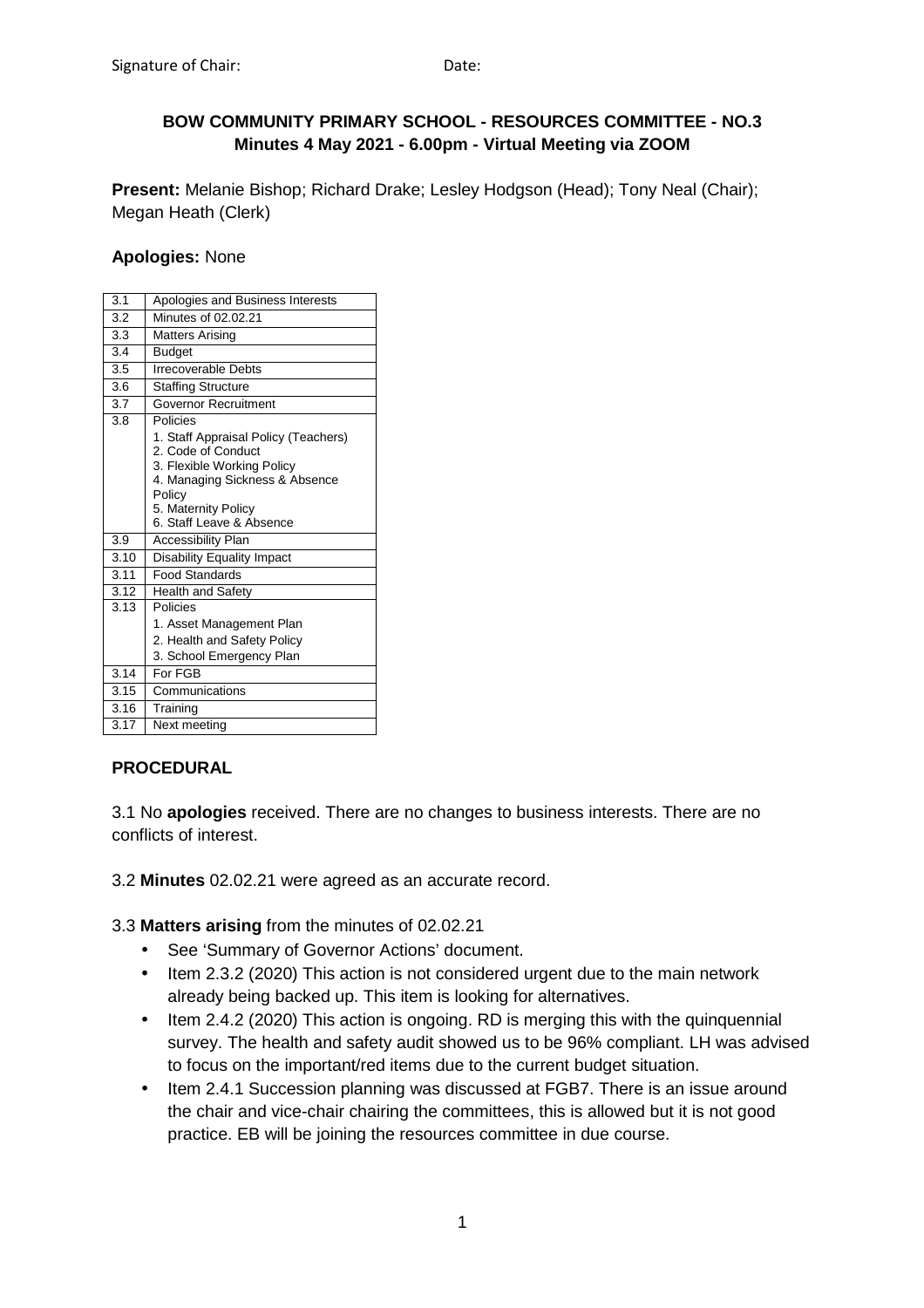- Item 2.9 This action itself has been carried out, however the Sports Premium Plan is yet to be completed. GS has sent a draft to LH, which she is in the process of reviewing. This should be complete next week.
- Item 2.10 Item carried forward. FOBS have not been contacted yet. Due to the FOBS situation discussed at FGB7, achievable and attractive ideas need to be presented to them.
- Item 2.15 This status of this action puts us at risk, should a lockdown situation occur before a practise has been orchestrated. It is hoped that a practise can be carried our following the next easing of COVID restrictions on 17.05.21. Currently, the bubble system does not allow for pupils to be in a classroom that is not their own, as is potentially required for the lockdown procedure. The health and safety governor will observe the practise procedure.

# **ACTIONS: 1. LH to ensure the Sports Premium Plan is complete.**

**2. LH to invite RD to observe Lockdown Procedure practise.** 

**3. MH to move all carried forward actions to the next FGB.** 

# **FINANCE**

# 3.4 **Budget**

- The budget was approved at FGB7. There has been no updated figures since.
- It is anticipated that there will be a larger carry forward (by approximately £10,000) due to the Infant Free School Meals funding not being used during the periods April - July 2020, and January - March 2021.
	- o Governors asked if we will be allowed to keep this carry forward.
		- It was explained how it is expected we will. This money comes from the Local Authority (LA).
		- **Suzette will be in tomorrow, so this should be confirmed either way** then.
	- o Governors asked if the carry forward happens automatically.
		- **EXECT** LH explained how it is not spent purposely as we want to continue to run 5 classes.
		- The LA will ask why we have underspent. Some underspend is planned and some underspend is due to unforeseen circumstances.
		- We had £80,000 carry forward last year. The LA queried this but we were allowed to keep it.
- The final figures should be ready for FGB8. SV will provide these for us.

**ACTIONS: 1. LH to circulate the final budget figures to resources committee. 2. LH to ask SV to circulate budget figures in July.** 

# 3.5 **Irrecoverable Debts**

- There are a few laptops nearing the end of their useful life. Their cost has depreciated considerably so the cost to the school is negligible. Laptops only get disposed of when they are unusable.
- There are no irrecoverable debts known of.
- Governors asked if there are any outstanding school dinner debts.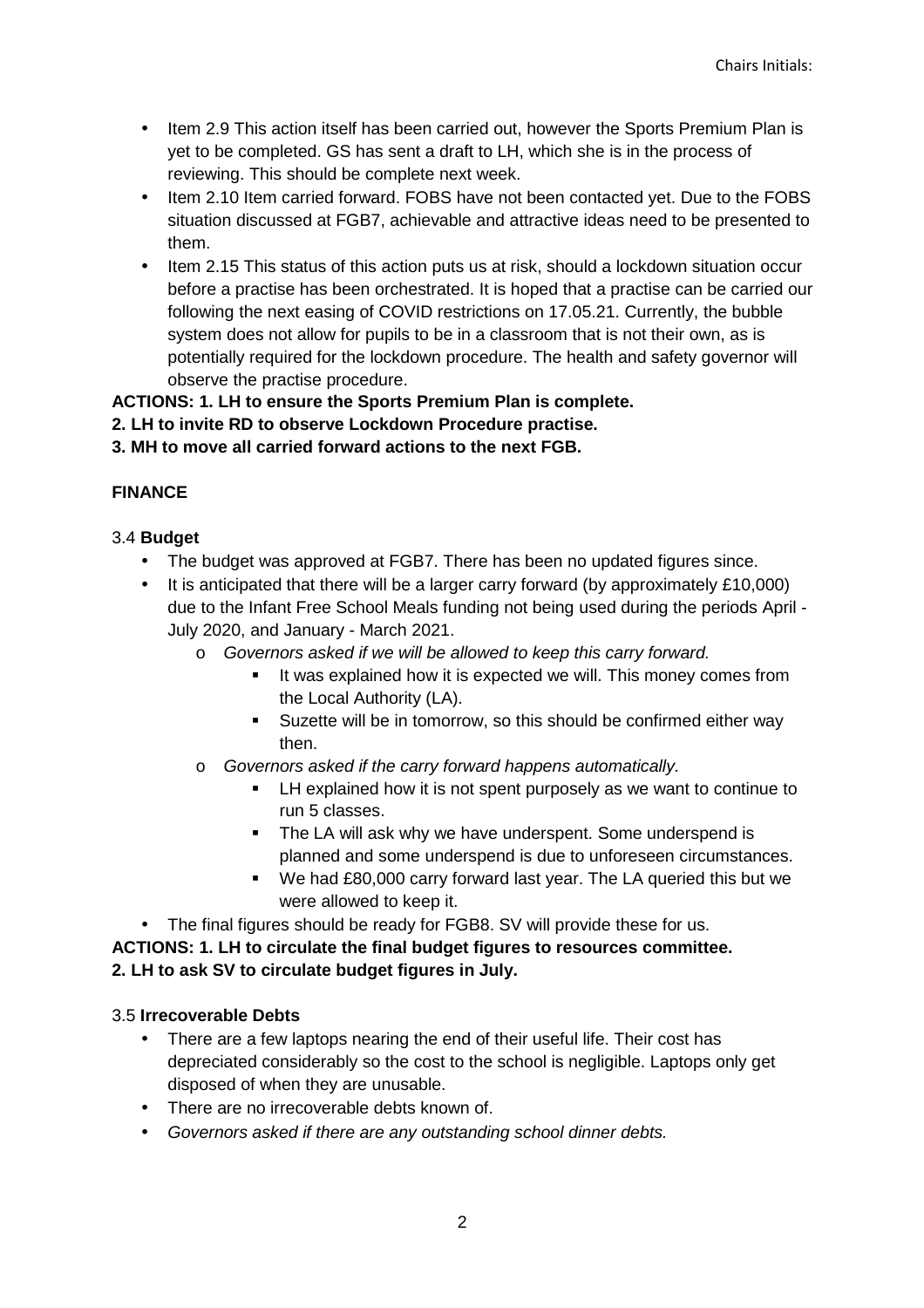o LH explained how there technically are some school dinner debts, however, if a parent owes for more than 3 dinners they are approached by SV who will not allow them to book more until the debt is paid.

## **PERSONNEL**

## 3.6 **Staffing Structure**

- This was discussed at FGB7. This year's staffing structure will be carried forward.
- There is one member of staff who will be going on maternity leave. If the regulations do not change they will have to leave on the 28<sup>th</sup> June. They will not be replaced until next term.

## 3.7 **Governor Recruitment**

- TN has been in contact with BW, our newest governor, for her views on her recruitment.
- A checklist has been drafted of documents and processes that need to be carried out when a new governor is recruited. TN will work with MH to smooth out the process.
- A glossary of terms/acronyms has been sought to give to new governors, following BW's feedback.
- 2 governor vacancies have been registered on recruitment websites.
- Staff have been asked if they know anyone who may be interested in becoming a governor.
- Both BW and RD have found the COVID situation a challenging introduction into governance. Accessing specific documents and speaking to people face-to-face has proved most challenging.
- Governors suggested that a list of annual reports that governors need to approve/submit would be helpful. It was noted how annual items are more difficult to become familiar with.

## 3.8 **Policies**

## 3.8.1 **Staff Appraisal Policy (Teachers)**

• This is a model policy, there are no changes.

## 3.8.2 **Code of Conduct**

- There are no changes.
- It is understood that the LA are starting to overhaul their model policies as some have recently been changed noticeably.

## 3.8.3 **Flexible Working Policy**

- There are no changes.
- The copy in the back room of the website needs personalising to the school.

## 3.8.4 **Managing Sickness & Absence Policy**

- This was updated in December 2020. There is a new process involving NT. It is unknown what this means.
- It was decided to approve this policy, due to it being an LA model, and MB will look into what NT means and inform governors.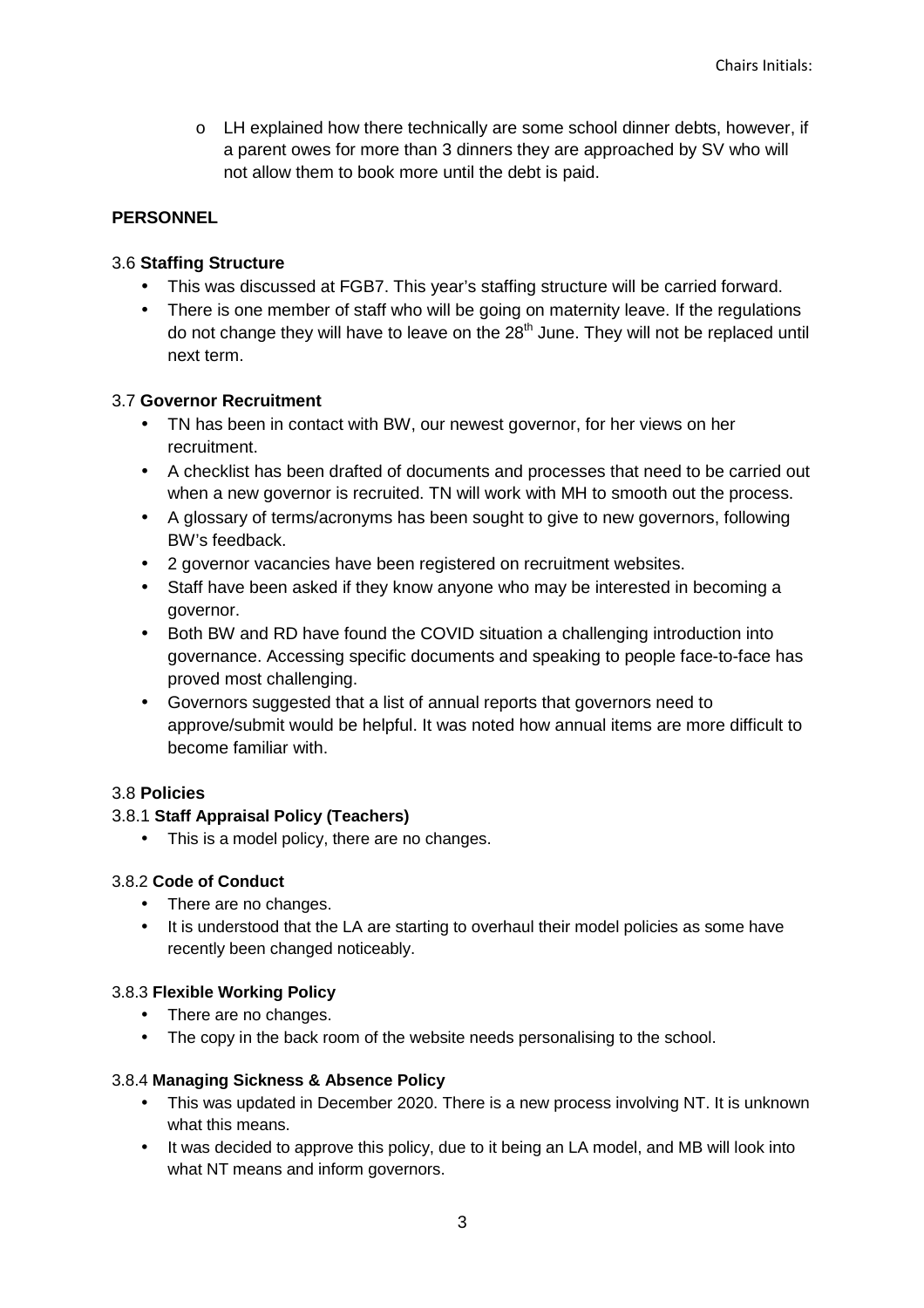## 3.8.5 **Maternity Policy**;

• Appendix 1 and 2 have been updated to include accessibility information

## 3.8.6 **Staff Leave & Absence**

- There are minor changes to the rules for parental bereavement leave.
- The Accessibility Policy has been included.
- The copy in the back room of the website needs personalising to the school.

3.8.1 **Staff Appraisal Policy (Teachers)**; 3.8.2 **Code of Conduct**; 3.8.3 **Flexible Working Policy**; 3.8.4 **Managing Sickness & Absence Policy**; 3.8.5 **Maternity Policy**; 3.8.6 **Staff Leave & Absence**

• Policies proposed by RD. Seconded by MB. Agreed by ALL.

**ACTIONS: 1. MH to personalise the back room copies of the Flexible Working Policy and the Staff Leave & Absence Policy.** 

**2. MB to research what NT means within the Managing Sickness & Absence Policy. 3. MH to confirm receipt of the updated personnel policies with TN.** 

## **PREMISES**

## 3.9 **Accessibility Plan**

- This was updated in November.
- Some targets have been met, others have not due to training. The plan is currently fit for purpose and does not need updating.
- Staff are always monitoring which pupils have additional needs.
- Staff are better at recognising pupil's needs earlier. This has been achieved through training and awareness.
- In terms of physical access to the school, the reception area is always kept clear and the new main doors are wider so that they are wheelchair friendly.
- The highest risk currently from visual impairments within the school is children forgetting their glasses.
- Staff will assist parents with form filling if required. Translators have been accessed for assistance with language barriers.
- This is under 3 year review, it is next due in Autumn 2023.

# 3.10 **Disability Equality Impact**

- This item was sent from FGB3 in order to cover the impact questions posed in the Disability Equality Policy.
- Governors asked about the current training needs regarding accessibility for all.
	- o LH explained how autism is a big issue within the school. Staff are increasingly better at recognising the signs earlier.
	- o Staff have been on communication and language courses as there are huge needs within the school. Children's behaviour is affected due to poor communication skills.
	- o Staff have been using Lego Therapy to help with communication.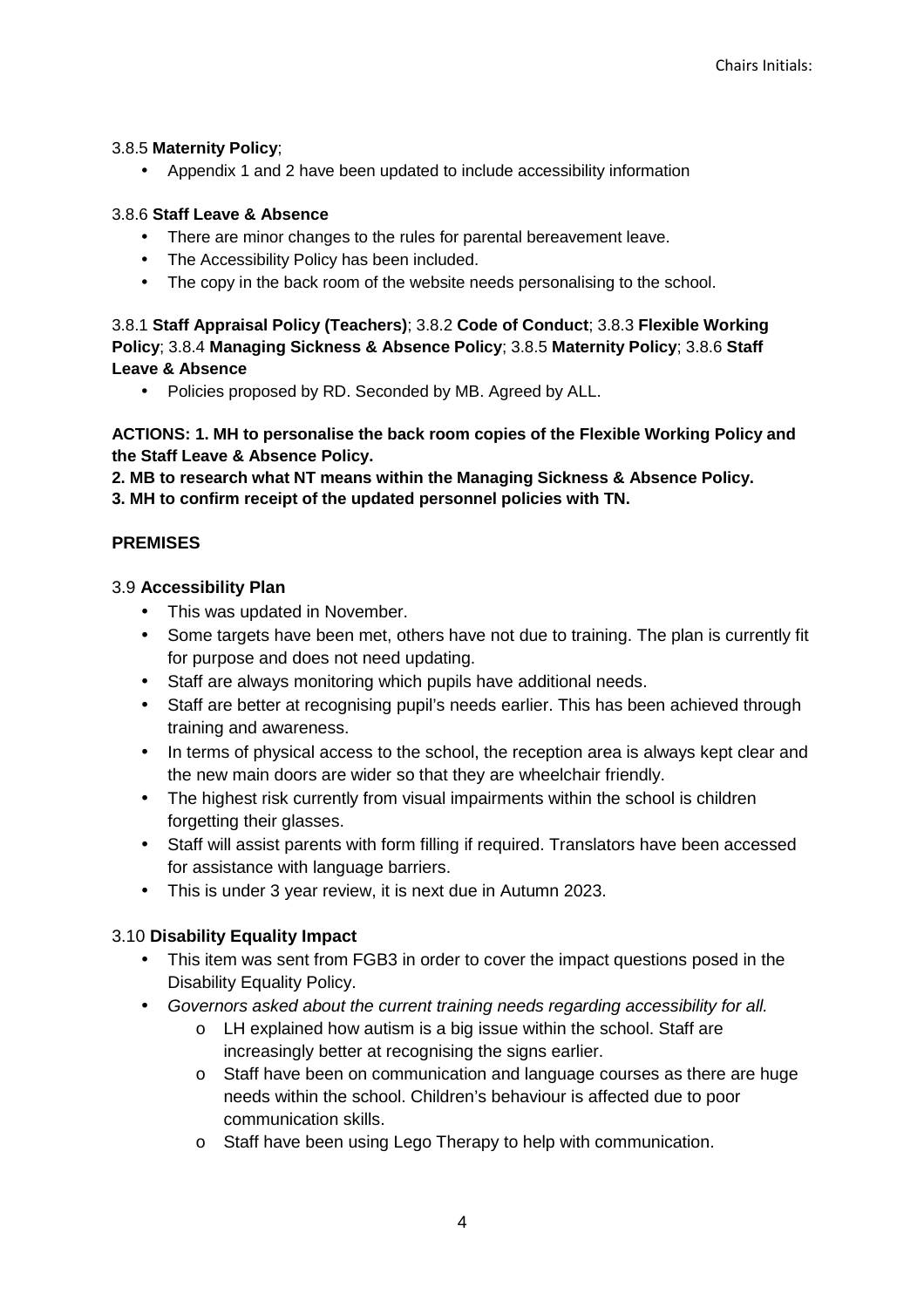- Governors asked if staff had received training in order to adequately deliver Lego Therapy.
	- LH explained that they have.
- Governors asked how health and safety is assessed.
	- o LH explained how this has been an unusual year and it is difficult to assess when no-one outside is accessing the school.
	- o Staff are recognising parents' needs (for example: Illiteracy; language barriers; etc) and assisting where necessary.
		- Governors asked if additional parental needs are being logged in order to see themes.
			- LH explained how they have not. It tends to be individuals seeking help. They cannot be grouped due to GDPR.
- Governors asked how the priorities are determined.
	- o LH explained how it is through parental feedback and assessing the children.
- Governors asked if there are any needs that we are not covered for.
	- $\circ$  LH explained how there is nothing that they have noticed at the moment. The building is all on one level. The language issues are accessible. This is constantly monitored and will be reviewed as necessary.
- Governors asked if there was a Key Priority around equality was in place last year.
	- o LH explained how she believes this was the year before.
	- o Governors suggested that it would be worth weaving this through the SDP and annual planning.
- The LA offer accessibility support through various teams (for example a sensory deprivation help team). Some of these teams have been accessed and used successfully.
- It was stated how individual assessments are not shared with governors but are shared with teachers, TAs and the LA.
- Policies within the school all need reviewing to ensure equality is covered throughout. All policies should be representative and inclusive. A policy checklist for staff was suggested. LH will attempt to find one. This will be carried out with each policy as they come up for renewal.

# **ACTION: 1. LH to send updated plan to governors.**

# **2. LH to attempt to find a policy checklist for staff.**

# 3.11 **Food Standards**

- The school employs Devon Norse to provide the school meals.
- Devon Norse complies with all rules and regulations.
- The kitchen manager goes through the set menus and tweaks items that she believes will not be eaten by the children. (eg. A chicken pie has been turned into chicken stew with a pastry lid).
- Governors asked if there have been any parental complaints regarding the school meals.
	- o LH explained how they have not received any. The kitchen manager works hard to provide a good service.

# 3.12 **Health and Safety**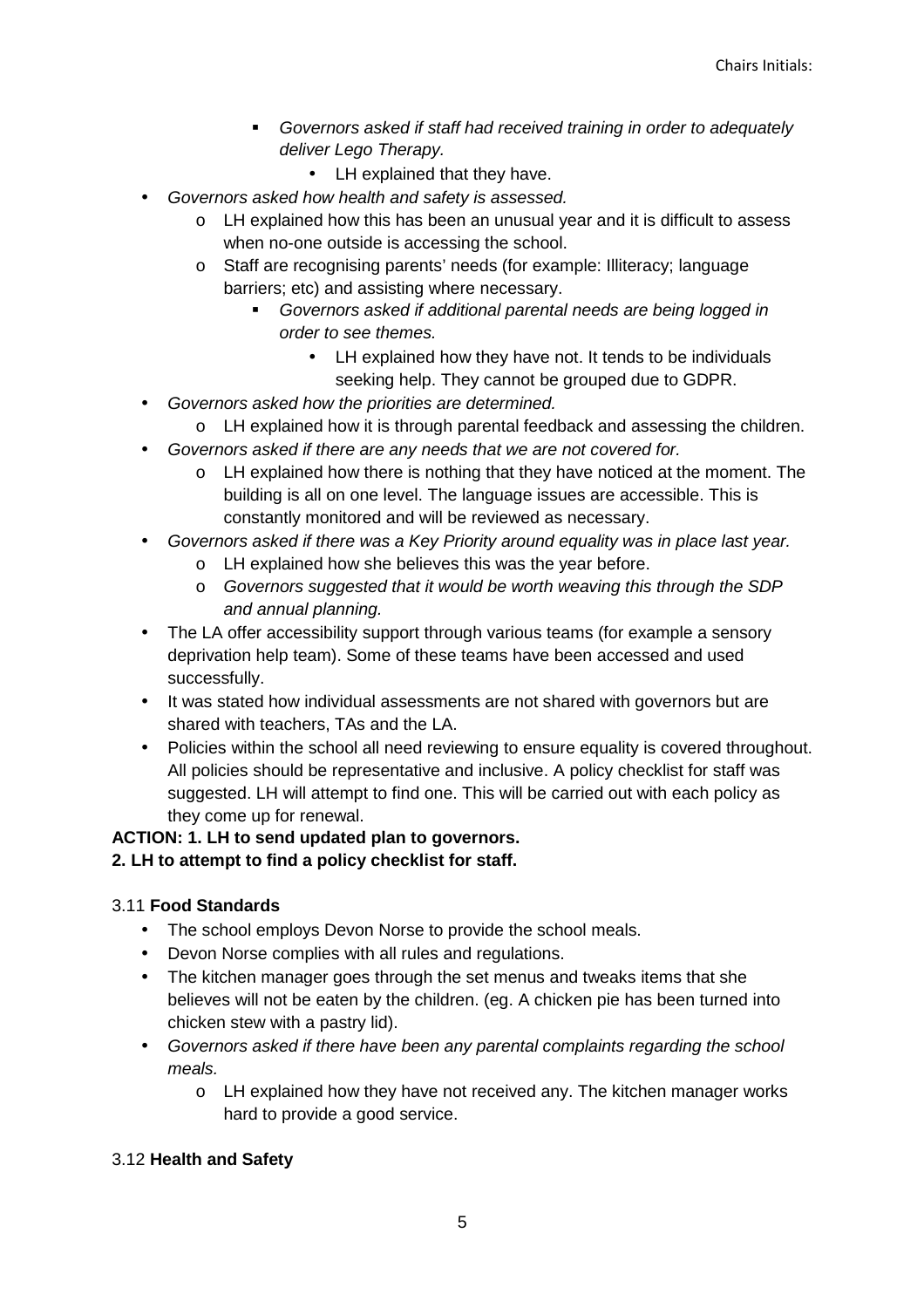- The Health & Safety audit was carried out a couple of weeks ago. The report came back last week. This report included a few minor actions that are currently being addressed by LH.
- One of the items flagged was a lack of Health & Safety trained governors. RD is now booked onto training.
- RD last visited in March. He looked at fire logs and health & safety.
- The new doors are installed and secure.
- The COVID risk assessment has been extended to include the swimming pool. The swimming pool committee meet next week to further plan reopening. The main issue with reopening is the statutory regulation regarding no use of changing facilities. It is anticipated that pool users entering the building to use the toilets may be tempted to get changed while inside. It was discussed how customers at Lords Meadow Leisure Centre Swimming Pool (Crediton) are allowed to use changing facilities after a swimming session. It is believed this is due to the chlorination of the water. LH will look further into this. The pool will not be open to the public until at least 21.06.21. The hirers agreement needs to be updated.
- Governors asked if the COVID risk assessment should be listed in the Health and Safety Policy, along with the other risk assessments detailed.
	- o It was decided that it should not.

## **ACTION: LH to look deeper into the regulations regarding swimming pool changing facilities.**

## 3.13 **Policies**

## 3.13.1 **Asset Management Plan**

- Carried forward to FGB8/9.
- LH has offered to review this once RD has completed.
- MH reminded governors that this overdue policy was initially up for review in summer 2020.

## 3.13.2 **Health and Safety Policy**

- Carried forward to FGB8/9.
- RD has viewed the current policy and is awaiting a copy of the latest version from the LA to compare.
- There are a number of Risk Assessments noted in the policy. It was decided that the COVID risk assessment does not need including.
- MH reminded governors that this overdue policy was initially up for review in autumn 2020.
- Governors agreed that TN can approve both the Asset Management Plan and the Health and Safety Policy as a 'chairs action' if there is no appropriate meeting in which to do so.

## 3.13.3 **School Emergency Plan**

- This has been updated to show TN as the chair of governors.
- Proposed by TN. Seconded by RD. Agreed by ALL.

## **GOVERNANCE**